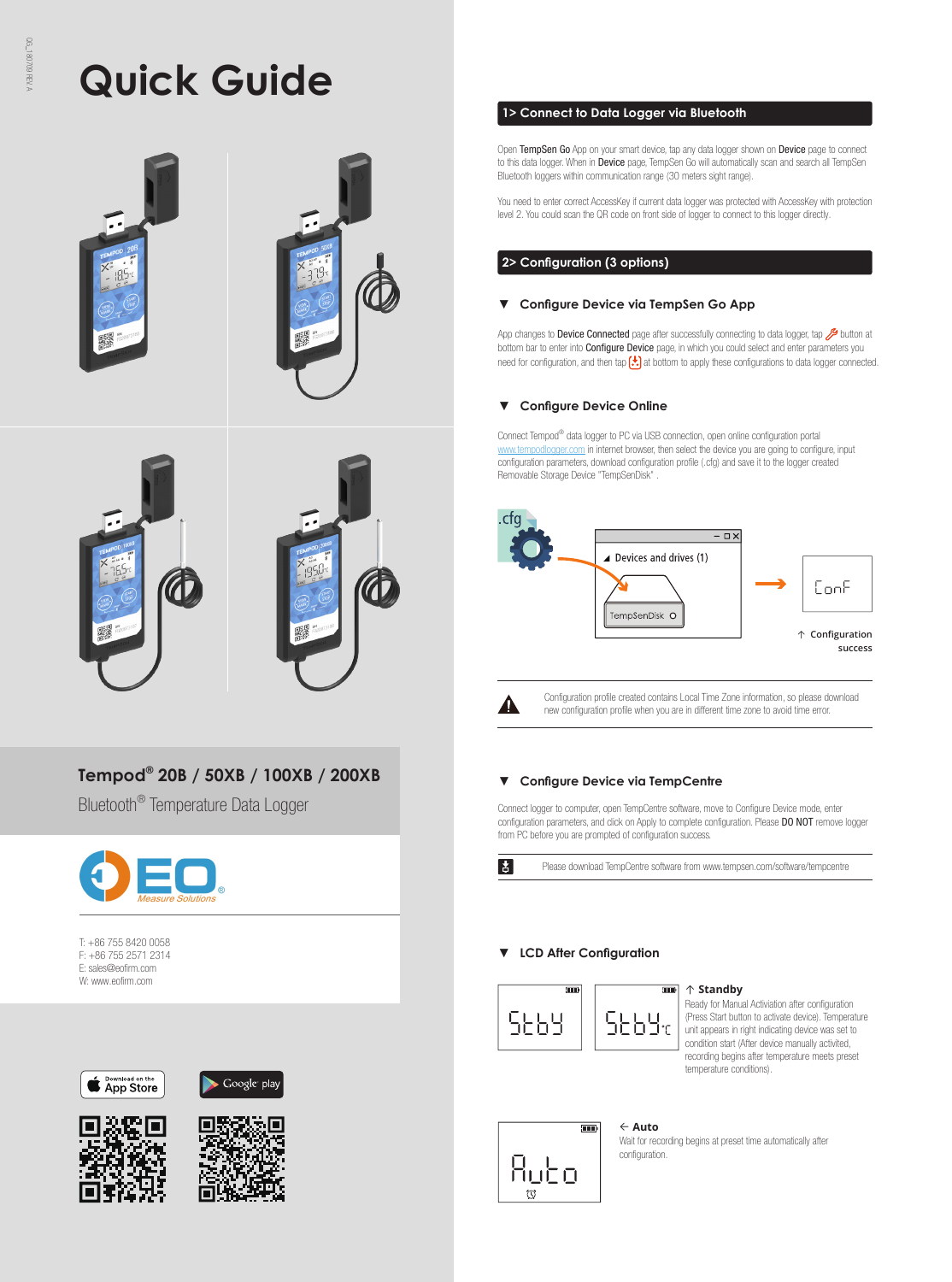# **Quick Guide**

## **3> Start Recording**

Press and hold  $\binom{\text{START}}{\text{Button}}$  button for 3 seconds to activate device and start recording.

Meanwhile  $\Box$  (go) flashing on LCD reminds you to keep current button action.



#### ← **Start Delay** (12.5 days)

LCD changes to time countdown if device was set to a start delay after successful activation.

**. REC** appears on downleft corner of LCD indicating recording begins.

You could also start recording via TempSen Go App on your mobile device, tap  $\triangleright$  at bottom bar in Device Connected page to start recording.

## **4> Stop Recording**

Press and hold  $\left(\frac{\text{star}}{\text{stop}}\right)$  button for 3 seconds to manually stop recording, meanwhile  $5 \text{L}_0$ P (stop)

flashing on LCD reminds you to keep current button action until 5toP becomes static, recording stopped successfully. You could also stop recording through TempSen Go App, tap at bottom bar in Device Connected page to stop recording.

# **5> Download Data (3 options)**

# **▼ Download Data via TempSen Go App**

Connect to Tempod<sup>®</sup> bluetooth logger via TempSen Go App, and then tap  $\bigvee$  on bottom bar in Device Connected page to download data from logger. Data downloaded will be saved in local database on your smart phone, you could view all stored data files in Data Files pages, tap  $\equiv$  on title bar of App screen to expand main menu, in which please tap Data Files to enter into Data Files page.

# **▼ Download PDF Report**

Connect Tempod<sup>®</sup> logger to USB port, logger begins to generate PDF report automatically, and it would take couple of seconds to complete. The PDF report will be available in logger created removable storage device "TempSenDisk". Please copy the PDF report and save it to your computer.





↑ **Connecting to USB** ↑ **Generating PDF** 

- Please DO NOT perform any "Save" or "Save as" actions within any PDF reader software, otherwise content of PDF file will be reorganized by PDF reader and raw data embedded in PDF file becomes unrecognizable.
- Please DO NOT remove Tempod from USB port while it's still in process of generating PDF report.

# **▼ Download Data via TempCentre**

You could also download Tempod using TempCentre software, connect device to computer, open TempCentre software, and then TempCentre starts searching USB data logger and then downloading data automatically.

## **6> AccessKey**

You could enable and apply AccessKey (Device Password) to data logger after connecting to logger via App or during configuration, once applied, user will be required to provide correct AccessKey when connecting to or programming data logger.



#### **▼ Protection Levels**

Protection level determines what actions user could take when connecting to an AccessKey protected data logger through Bluetooth communication.

1 (Normal), AccessKey is not required when connecting to and downloading an AccessKey protected logger, but AccessKey is required when performing further control actions like configuring, starting or stopping logger.

2 (High), AccessKey is required when connecting to an AccessKey protected logger.



• AccessKey will be automatically synced to cloud after user logged into TempSen Cloud on TempSen Go App, and users in the same organization with permission of Share AccessKey will receive AccessKey automatically when connecting to this logger.

• Please contact us by sending email to support@tempsen.com if Accesskey was lost.

# **7> Other Actions**

# **▼ Time Mark**

 $\frac{VIEW}{MARK}$  button for 3 seconds to add a time stamped mark. Up to 9 marks available.

#### **▼ Repeat Start**

If device was set to Repeat Start during programming, then user could press  $\left(\frac{START}{STOP}\right)$  to start a new recording again directly after recording stops, no need to program device again

# **8> Flight Mode**

#### **▼ Enable Flight Mode**

You could let Tempod Bluetooth logger enters into flight mode in occasions where radio-frequency signal transmisstion is not allowed. Connect to Tempod bluetooth logger via TempSen Go App, and then enable Flight mode in Device Connected page. Logger in flight mode will suspend Bluetooth signal transmisstion, so it will not be found or connected by TempSen Go App, but recording continues. User could have logger quit Flight Mode by turnning on Bluetooth on logger manually or wake logger up remotely.

shows on LCD after flight mode was enabled, meanwhile  $\hat{\mathbf{x}}$  icon disappears.

- Please note logger with remaing battery of one bar (or lower) or in Stopped or Error status could not enter into Flight mode.
	- Please note logger in flight mode consumes more power than normal mode and shorten battery life as result, so please DO NOT use flight mode frequently.

#### **▼ Wake Up**

You could wake logger up from flight mode by using Wake Up function. Tap Wake Up at bottom bar of Devices page on TempSen Go App, TempSen Go will automatically wake up ALL nearby TempSen Bluetooth loggers in flight mode, loggers waken up will turn on Bluetooth service.



Α

• Please note Wake Up function NOT applicable on all mobile devices.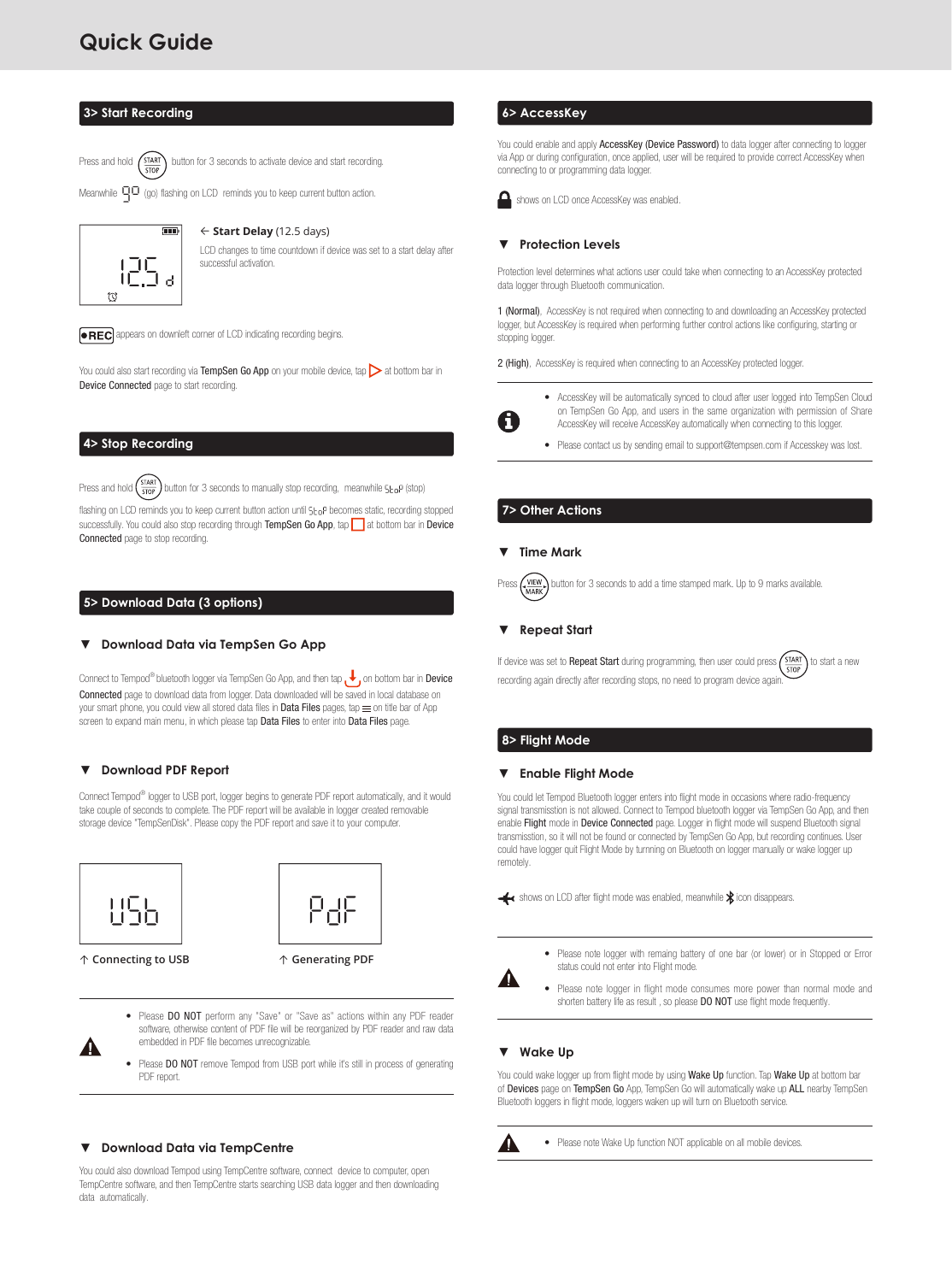# **9> LCD**

**▼ Full Screen**



|                | Overall Alarm Status<br>$\times$ Alarm, $\times$ OK                                   |
|----------------|---------------------------------------------------------------------------------------|
| 2              | Alarm Zones<br>Hi (High), Lo (Low)<br>A1, A2, A3, A5, A6                              |
| 3              | Password (AccessKey) Protected                                                        |
| $\overline{4}$ | Remaining battery level<br><b>THE Full THE Good THE Medium ED Low</b>                 |
| 5              | Bluetooth                                                                             |
| 6              | Flight mode                                                                           |
| 7              | Bluetooth communicating                                                               |
| 8              | <b>Units</b><br>Celsius, <sup>o</sup> Fahrenheit, day, I <sub>n</sub> hour, nm minute |
| 9              | Mark                                                                                  |
| 10             | Stop Button Disabled                                                                  |
| 11             | Repeat Start Enabled                                                                  |
| 12             | Clock                                                                                 |
| 13             | Running Status: Recording                                                             |
| 14             | Reading                                                                               |
| 15             | <b>Statistics</b>                                                                     |

# **▼ Home Screens**



| Status: Alarm                |
|------------------------------|
| 2   Alarmed Zones: High, Low |
| Current Reading: 26.4°C      |
|                              |



| Status: Alarm             |
|---------------------------|
| Alarmed Zones: A2, A3, A5 |
| Current Reading: 9.8°C    |

# **▼ Logging Statistics**





# **▼ Errors**

condition occurs.



↖ **Error: 004** Error message appears on device LCD when error

| F004 | Frror 004                                      |
|------|------------------------------------------------|
|      | Device reset                                   |
| E006 | Frror 006                                      |
|      | Start time error                               |
| E009 | Frror 009                                      |
|      | Start failure due to low battery               |
| F101 | Frror 101                                      |
|      | CFG file checksum error                        |
| E102 | Frror 102                                      |
|      | CFG file error, incorrect device model         |
| F104 | Frror 104                                      |
|      | CFG file error, incompatible device version    |
| E105 | Frror 105                                      |
|      | CFG file error, missing or incorrect AccessKev |
| E106 | Frror 106                                      |
|      | CFG file error, incorrect auto start time      |



Please re-configure device to eliminate error.